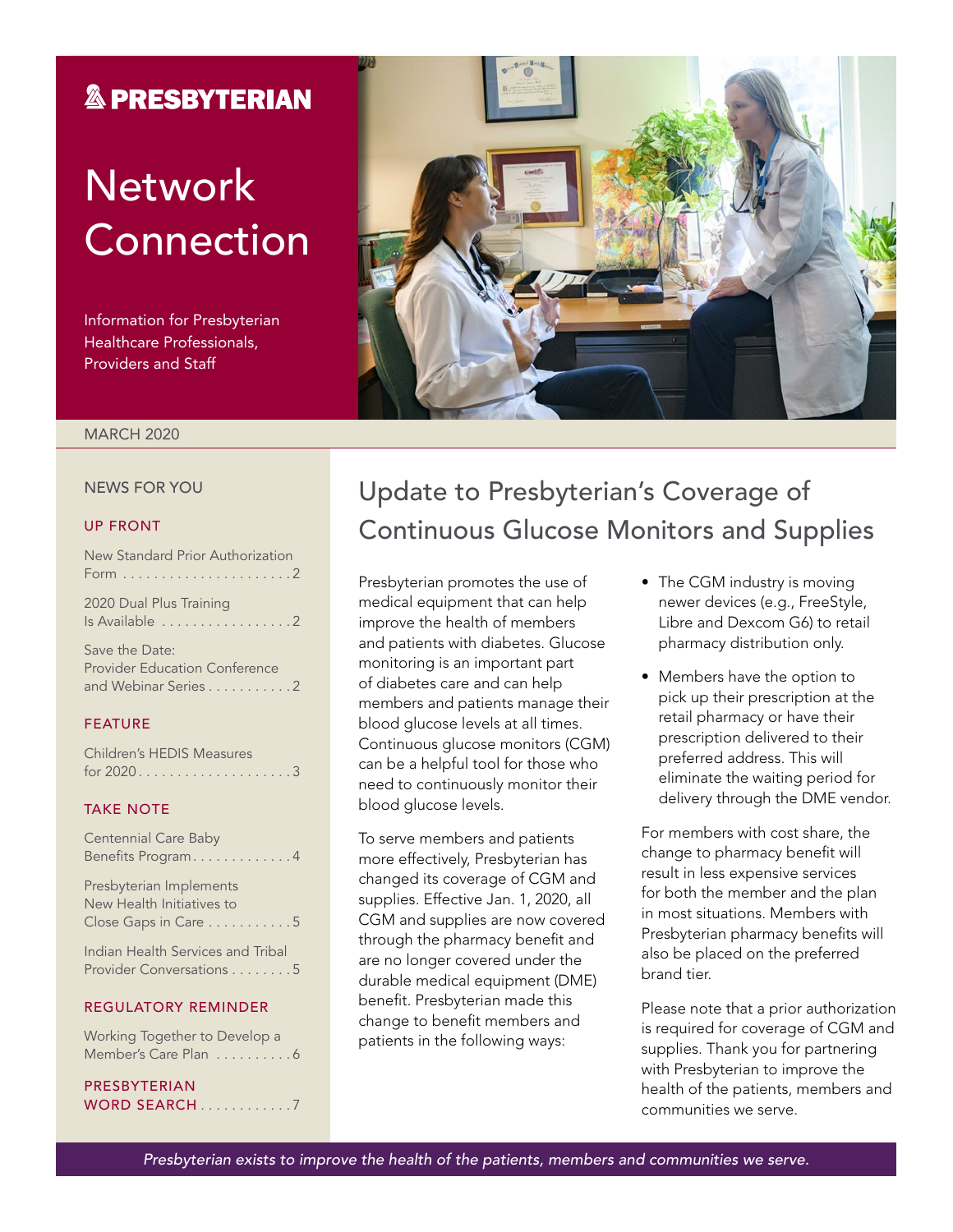# UP FRONT

## New Standard Prior Authorization Form

Presbyterian's regulators require providers to submit a prior authorization (PA) request for specialized services and/or prescription drugs before rendering services to patients and members. PAs help ensure that patients and members receive the appropriate amount of medically necessary care in the right setting for the insurance plan in which they are enrolled.

In an effort to reduce administrative burden, the New Mexico Office of Superintendent of Insurance (OSI) developed a new PA form that will standardize and streamline the PA process. Presbyterian's regulators will also require providers to use the new PA form for commercial and self-funded in addition to Medicaid lines of business.

The new PA form meets guidelines

set by OSI under the Prior Authorization Act. It is intended to streamline the process for non-emergency medical care and pharmaceutical or related benefits. The new PA form also includes the appropriate fax numbers for a variety of services (e.g., pharmacy, behavioral health, physical health, etc.).

Providers can download the new PA form or complete and submit a prior authorization request online at the following link: [https://www.](https://www.phs.org/providers/authorizations/Pages/default.aspx) [phs.org/providers/authorizations/](https://www.phs.org/providers/authorizations/Pages/default.aspx) [Pages/default.aspx.](https://www.phs.org/providers/authorizations/Pages/default.aspx)

For questions or assistance, providers can contact their Provider Network Operations relationship executive. Providers can find his or her contact information at [www.phs.org/ContactGuide](http://www.phs.org/ContactGuide).

# 2020 Dual Plus Training Is Available

Presbyterian Dual Plus is an HMO Special Needs Plan (HMO D-SNP) for individuals who are eligible for both Medicare and full and partial Medicaid benefits. It is designed to meet the medical, behavioral and long-term care needs of eligible members.

Contracted providers who render services to Presbyterian Dual Plus members are required to complete Dual Plus training annually. The training for 2020 is now available to providers. The self-guided, online training module is available on the Presbyterian website at the following link: [phppn.org](file:///\\Pacfile9\groups\Fluent%20Provider%20Network\Communications\Newsletters\Presbyterian\2020\January\phppn.org).

The training takes about 30 minutes to complete and requires providers to attest upon completion. Please note that office staff cannot complete the training on behalf of the provider. We are asking providers to complete Dual Plus training as soon as possible.

### *Save the Date:* Provider Education Conference and Webinar Series



Presbyterian's 2020 annual Provider Education Conference and Webinar Series includes in-person conferences and live webinars that feature an interactive platform providers can use to ask questions and receive feedback.

As a reminder, these education events are for all contracted healthcare professionals, providers and staff, including physical health, behavioral health and long-term care providers. Providers only need to attend one training event annually. **EXPRESBYTERIAN**<br> **EXPRESBYTERIAN**<br> **Provider Education Conference**<br> **Webinar Series**<br>
Presbyterian's 2020 annual Provider Education Co<br>
and Webinar Series includes in-person conference<br>
webinars that feature an interactiv

If you have questions about the scheduled training events, please contact your Provider Network Operations relationship executive. You can find his or her contact

### Please join us for one of the training events below.

| <b>In-person Conferences</b>                                            | <b>Webinars</b>                                            |  |  |  |  |  |  |
|-------------------------------------------------------------------------|------------------------------------------------------------|--|--|--|--|--|--|
| Albuquerque<br><b>Rev. Hugh Cooper Center</b><br>Sept. 3, 9 a.m. - noon | Wednesday,<br>March 25, 9 - 11 a.m.                        |  |  |  |  |  |  |
| Las Cruces<br><b>Morning Session</b><br>TBD                             | Thursday,<br>March 26, 12 - 2 p.m.<br>Wednesday,           |  |  |  |  |  |  |
| Las Cruces<br><b>Afternoon Session</b><br>TBD                           | June 24, 9 - 11 a.m.<br>Thursday,                          |  |  |  |  |  |  |
| Farmington<br>TBD                                                       | June 25, 12 – 2 p.m.<br>Wednesday,<br>Dec. 16, 9 - 11 a.m. |  |  |  |  |  |  |
| El Paso<br>TBD                                                          | Thursday,<br>Dec. 17, 12 – 2 p.m.                          |  |  |  |  |  |  |
| Providers can register online at                                        |                                                            |  |  |  |  |  |  |

Providers can register online at <https://phs.swoogo.com/2020PEC>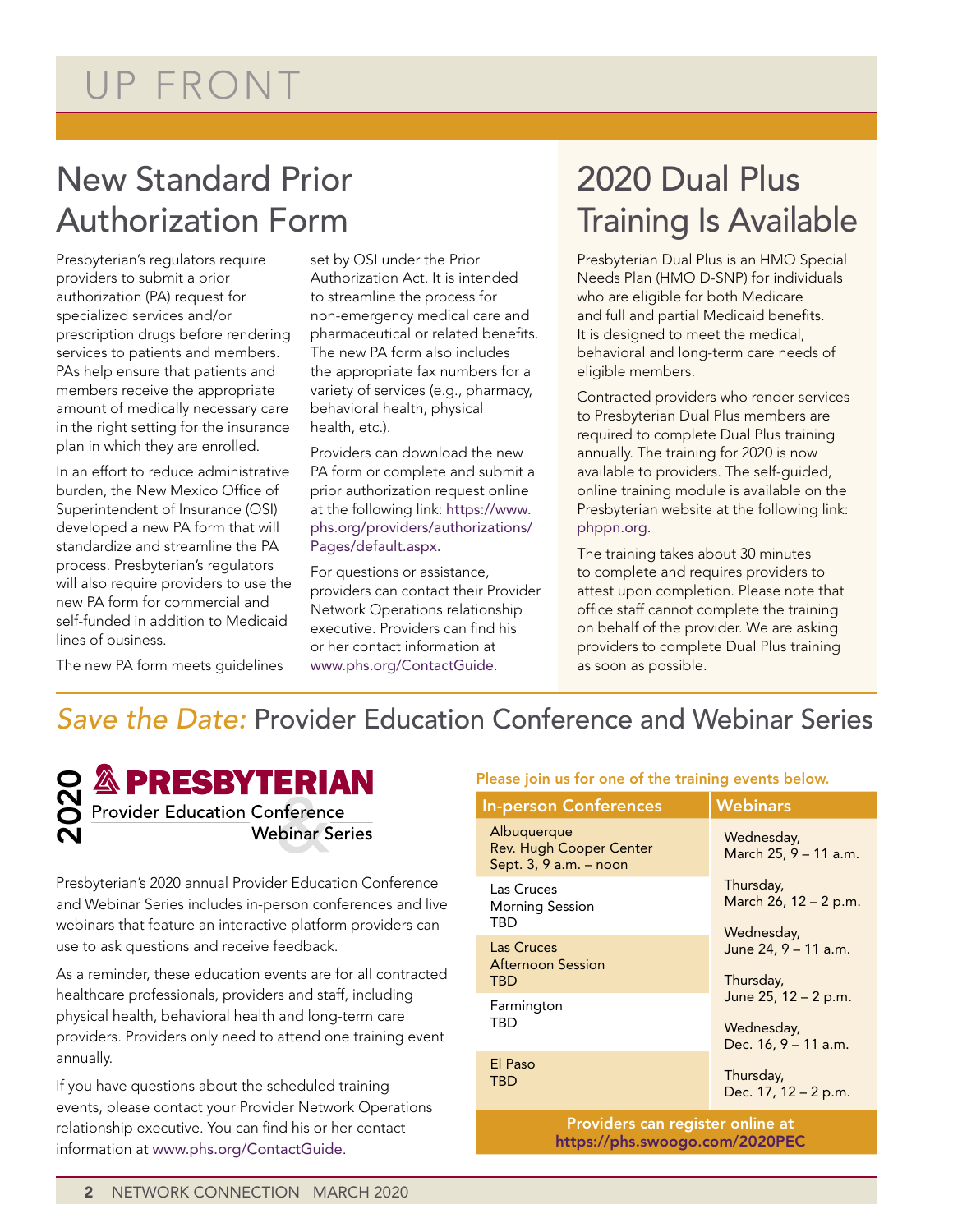# Children's HEDIS Measures for 2020

Presbyterian is dedicated to improving quality of care and health outcomes for children. To help ensure that we deliver the best care for children, Presbyterian follows the National Committee for Quality Assurance's (NCQA) Healthcare Effectiveness Data and Information Set (HEDIS) measures.

As part of the ongoing effort to improve care for children, NCQA has added new measures for the 2020 measurement year. These measures encompass preventive screenings and proper medication guidelines. Below are categories and measurements for the children's HEDIS measures for 2020.





| <b>Categories</b>                  | <b>Measures</b>                                                                                                                                                                                                                                                                                                                                                                                                                                                                                                                                                                                                                                                                                                                                                          |
|------------------------------------|--------------------------------------------------------------------------------------------------------------------------------------------------------------------------------------------------------------------------------------------------------------------------------------------------------------------------------------------------------------------------------------------------------------------------------------------------------------------------------------------------------------------------------------------------------------------------------------------------------------------------------------------------------------------------------------------------------------------------------------------------------------------------|
| <b>Effectiveness</b><br>of Care    | • Weight Assessment and Counseling for<br>Nutrition and Physical Activity for Children/<br>Adolescents (WCC)<br>• Childhood Immunizations (CIS)<br>• Immunizations for Adolescents (IMA)<br>• Lead Screening in Children (LSC)<br>• Appropriate Testing for Pharyngitis<br>• Medication Management for People with<br>Asthma and Asthma Medication Ratio<br>(MMA)<br>• Follow-up Care for Children Prescribed<br><b>ADHD Medication (ADD)</b><br>• Use of Multiple Concurrent Antipsychotics in<br>Children and Adolescents (APC)<br>• Metabolic Monitoring for Children and<br>Adolescents on Antipsychotics (APM)<br>• Appropriate Treatment for Upper<br>Respiratory Infection (URI)<br>Avoidance of Antibiotic Treatment for Acute<br>Bronchitis/Bronchiolitis (AAB) |
| Access/<br>Availability<br>of Care | • Children and Adolescents' Access to Primary<br>Care Practitioners (CAP)<br>• Annual Dental Visit (ADV)                                                                                                                                                                                                                                                                                                                                                                                                                                                                                                                                                                                                                                                                 |
| <b>Experience</b><br>of Care       | • Children with Chronic Conditions (CCC)                                                                                                                                                                                                                                                                                                                                                                                                                                                                                                                                                                                                                                                                                                                                 |
| <b>Utilization</b><br>of Care      | • Well-Child Visits in the First 15 Months of<br>Life (W15)<br>. Well-Child Visits in the Third, Fourth, Fifth<br>and Sixth Years of Life (W34)<br>• Adolescent Well-Care Visits (AWC)                                                                                                                                                                                                                                                                                                                                                                                                                                                                                                                                                                                   |

For more information on the 2020 children's HEDIS measures and technical resources, please visit [www.ncqa.org/hedis/measures](http://www.ncqa.org/hedis/measures).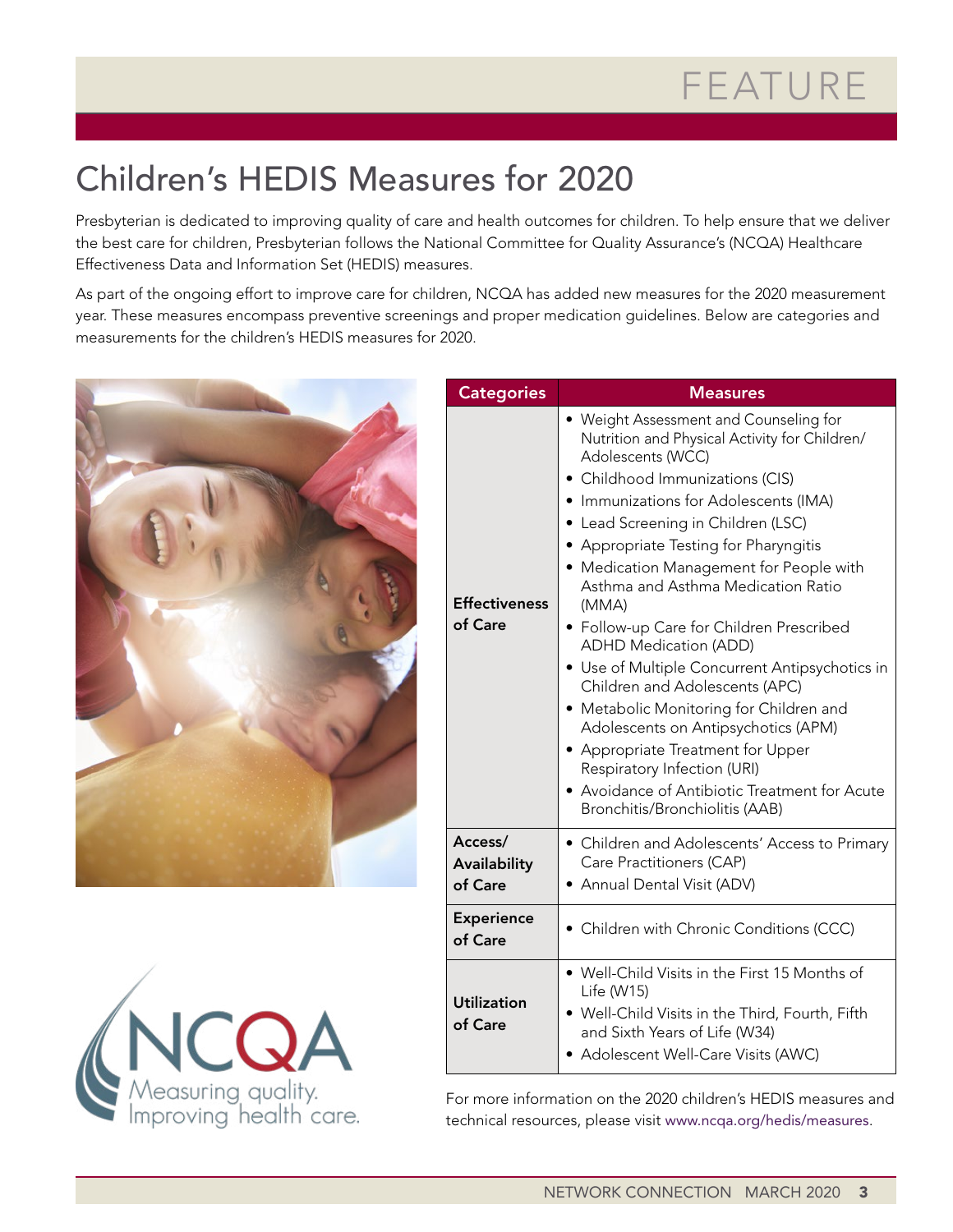# TAKE NOTE

## Centennial Care Baby Benefits Program

Prenatal and postpartum care are important for members to remain healthy throughout prepregnancy, pregnancy, labor and delivery, and the weeks that follow birth. To ensure Centennial Care members attend regular appointments and receive the care they need, Presbyterian offers a variety of services and incentives through its Centennial Care Baby Benefits program.

The Baby Benefits program is intended to help Centennial Care members enjoy and understand every aspect of their pregnancy. It promotes early and regular prenatal care, identifies member needs and obstacles, and provides a tiered incentive approach for completing recommended visits and screenings.

Members are eligible to receive gift cards for completing required visits. The gift cards are intended to help expectant members with expenses related to pregnancy, postpartum care and baby-related supplies.

Members must complete the visits as outlined below to receive each gift card.

- First prenatal visit during the first trimester - \$25 gift card.
- At least 10 regular prenatal visits or at least 80% of recommended visits - \$75 gift card.
- Postpartum visit within six weeks after delivery - \$50 gift card.

We encourage providers to recommend the Baby Benefits program to expectant Centennial Care members. Members can enroll in one of the following ways:

- Online: [www.phs.org/](http://www.phs.org/CentennialCare/BabyBenefits) [CentennialCare/BabyBenefits](http://www.phs.org/CentennialCare/BabyBenefits)
- Email: [PerformanceImp@phs.org](mailto:PerformanceImp@phs.org)
- Phone: (505) 923-5017 or toll-free 1-866-634-2617

We want to thank providers for helping Centennial Care members maintain good health throughout pregnancy and postpartum care.



**& PRESBYTERIAN Centennial Care** 

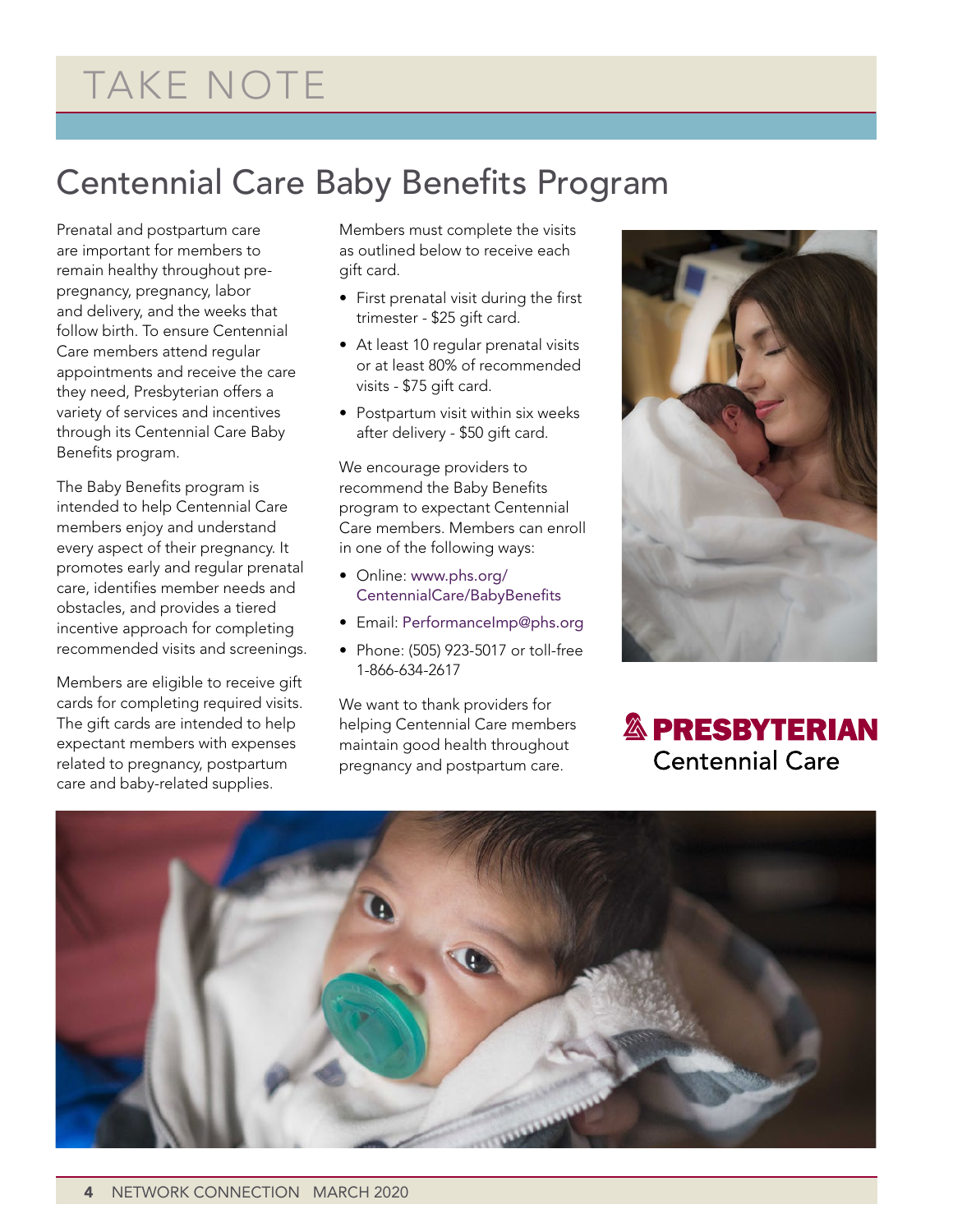# Presbyterian Offers Incentives to Providers Who Close Gaps in Care

One of Presbyterian's most important goals is to improve access to the quality healthcare services we offer patients and members. To ensure that we are delivering the best healthcare possible, Presbyterian follows health standards set by the National Committee for Quality Assurance Healthcare Effectiveness Data and Information Set (NCQA HEDIS).

We would like to remind providers that Presbyterian rewards providers for their work to ensure members receive recommended care based on NCQA HEDIS measures.

When a member or patient is missing recommended screenings or services that are considered necessary by NCQA HEDIS, this is known as a gap in care. Presbyterian offers performance incentives to providers based on the percentage of gaps in care they close. We also offer incentives through a variety of programs.

To help providers close gaps in care and receive performance incentives, Presbyterian generates a gaps-incare list that contains members and patients who need one of the following services:

- Recommended screening(s).
- Preventive screening(s).
- Recommended interventions.
- Medication(s) for chronic conditions.

For more information about the pay-for-performance program or to opt in to or receive more information about the gaps-in-care list, please contact the Performance Improvement Department by phone at (505) 923-5017 or by email at [performanceimp@phs.org](mailto:performanceimp@phs.org).

## Indian Health Services and Tribal Provider Conversations

In an effort to engage and support network providers, Presbyterian hosts a series of quarterly conversations for Indian Health Services and Tribal providers. Presbyterian will host four webinar sessions each quarter throughout 2020. Please see training dates below.

| Quarter | Date               | Time                 |
|---------|--------------------|----------------------|
| First   | Thursday, March 26 | 11 a.m. - 12:30 p.m. |
| Second  | Thursday, June 25  | $1 - 2:30$ p.m.      |
| Third   | Thursday, Sept. 24 | 10 - 11:30 a.m.      |
| Fourth  | Thursday, Dec. 17  | $1:30 - 3 p.m.$      |

Providers can register online at <https://phs.swoogo.com/IHS2020>. Participation is limited to 25 call-in lines per session. This helps us engage each provider and receive valuable feedback. We also dedicate time for questions and answers.

If you would like to have multiple staff members participate, please only use one phone to call in and participate as a group. If you have questions, please contact Provider Network Operations' Indian Health Services Relationship Operations Team using the following information:

- Phone: (505) 923-8289
- Email: [lallison3@phs.org](mailto:lallison3@phs.org)

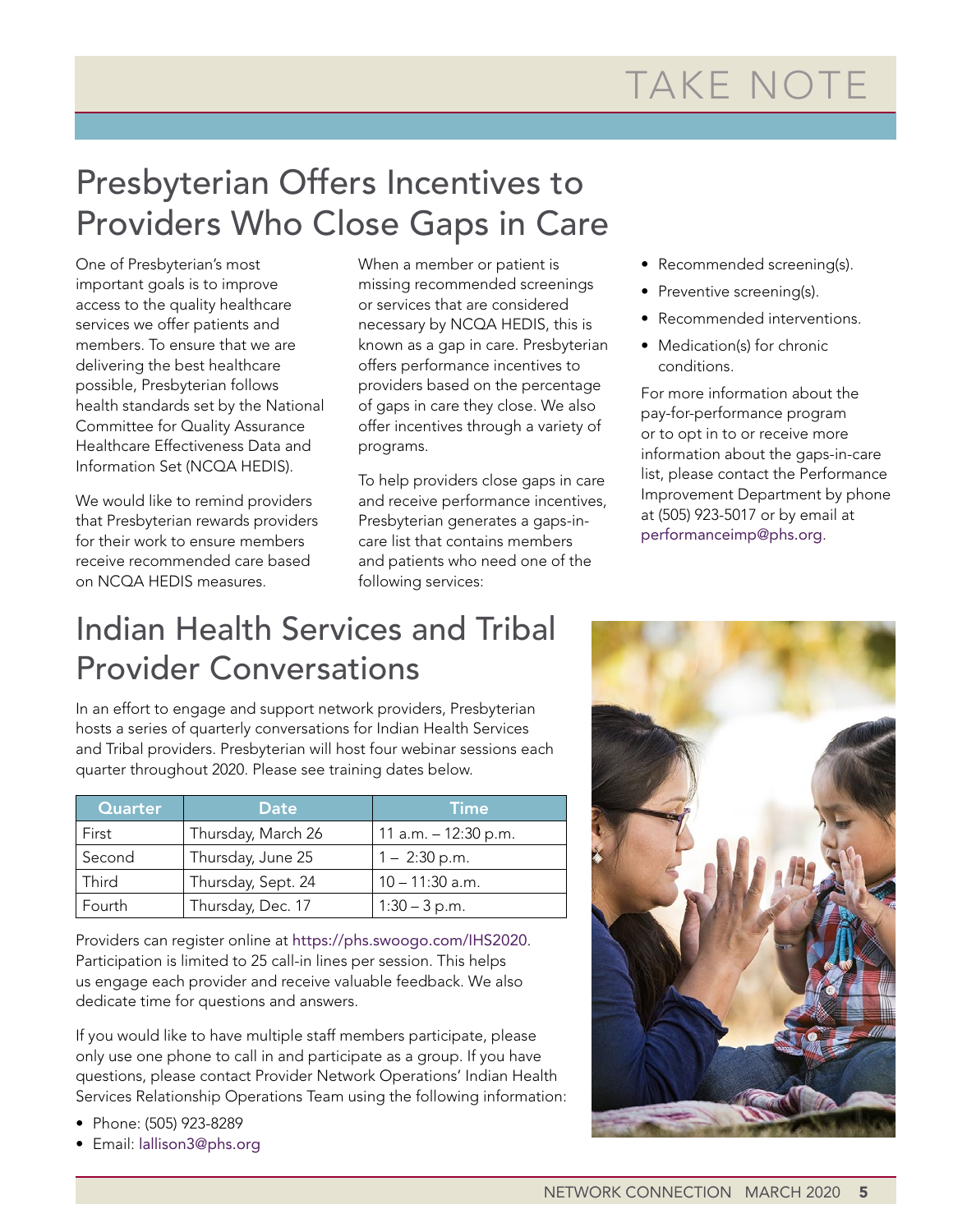# Working Together to Develop a Member's Care Plan

Presbyterian's Care Coordination department is committed to serving the needs of patients and members, and to collectively taking responsibility for their care, including development and execution of the care plan. When a member is referred to Care Coordination, we begin the development of an individualized care plan that is member-centric and addresses issues and needs identified in the comprehensive needs assessment (CNA).

This customized plan allows members to understand which services are available to them and creates a foundation for discussions about their health between members and their caregivers, care coordinator and providers. The assigned care coordinator will work with the member, designated family members, caregivers, authorized representatives, primary care provider (PCP) and specialists to ensure the care plan is executed properly. As an important part of the care plan development process, we ask for input from anyone involved in the member's care team.

We appreciate providers taking the time to share information they believe would be beneficial in the care of our patients and members. Provider input is invaluable to the care plan development process, as it ensures we are meeting the goal of a holistic approach to each member's health and well-being.

If you would like to connect with a member's care coordinator, please contact the Presbyterian Care Coordination department at 1-866-672-1242 or (505) 923-8858.

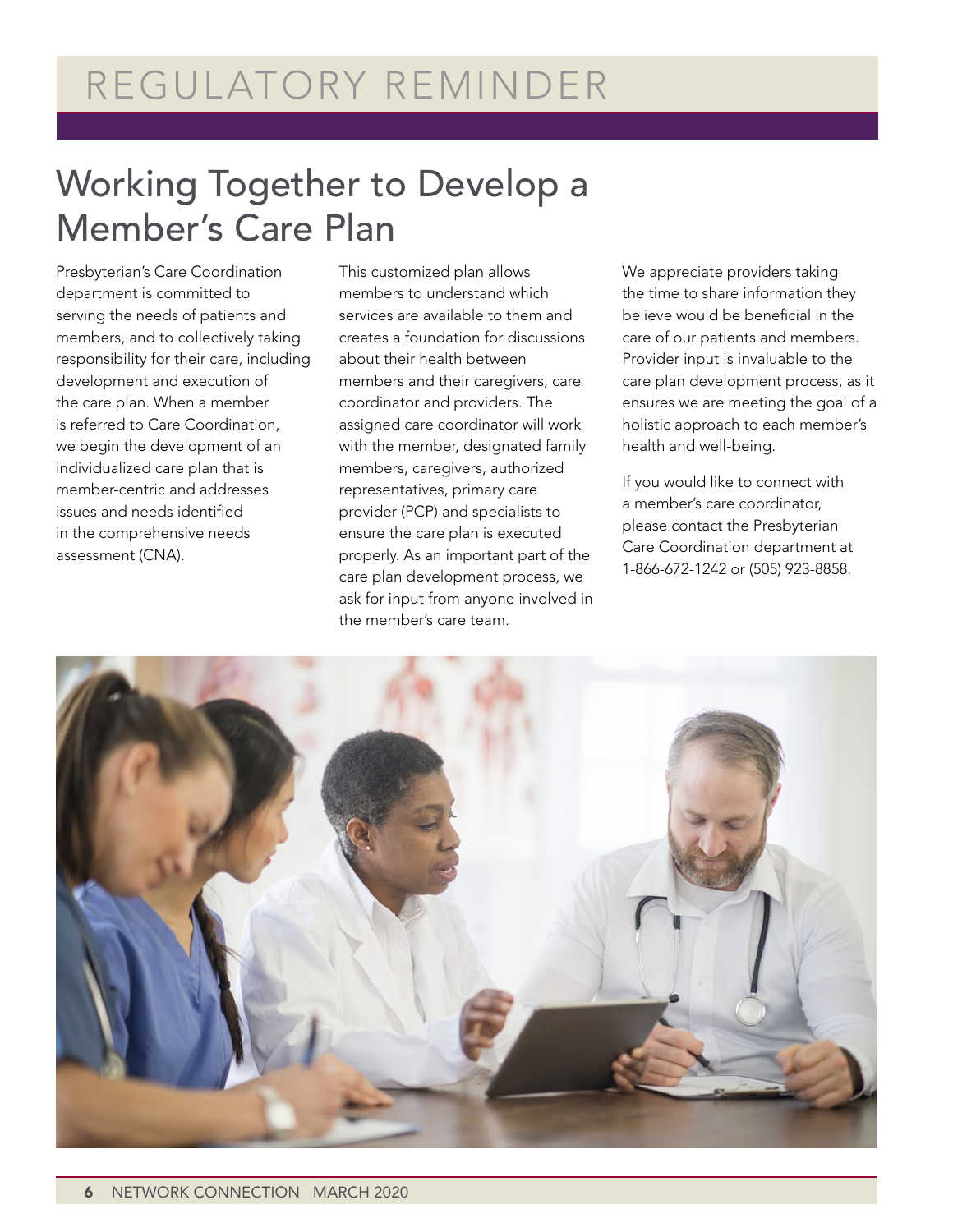C M W A Z A R W T B U Y I M E G C S W O U P E K Y Q E M R T V R N Z J P R F I Z B E S M H Z Y N I S L A D S B O X V E K O R A F B V F L L E Y B I Z T A P G T O J R H U Y E I R H R B R A I Y E E O R B S P Y K T Z R E M U A A N P G F B I U N X E J H A H A A N S B O O O A F Q A Y B D Y E T J L O K W A M K U X Y E T M I F R J I W T W W R U E N F G L U C O S E K A O T H E S N A I M F E P O N T T R D P N M I Z D A D L Y Z N G S M B I H S C O D G M R N P S V F I A Z V E X V D X L W D P K Y P E H I Z C G T K I U E R L O M M B V J X T R U K E B B I Q S N U Z R J X X L W F I D D D S O R B O R E O Z H R Z Z T B M L S N L J H X D K N S D Z D T C H X O R U X H E I E H U D L S J C A P O S T I F E N E B Y H M M O I I B S I F Y Q D K Y D J T D I T C W Z B W X Y L H. L A B I R T A X Z U O J K B H Q H M Y D

Authorization Children Health Member **Tribal** 

Baby **Effectiveness** Indian **Monitors Utilization** 

**Benefits** Glucose **Measures** Prior